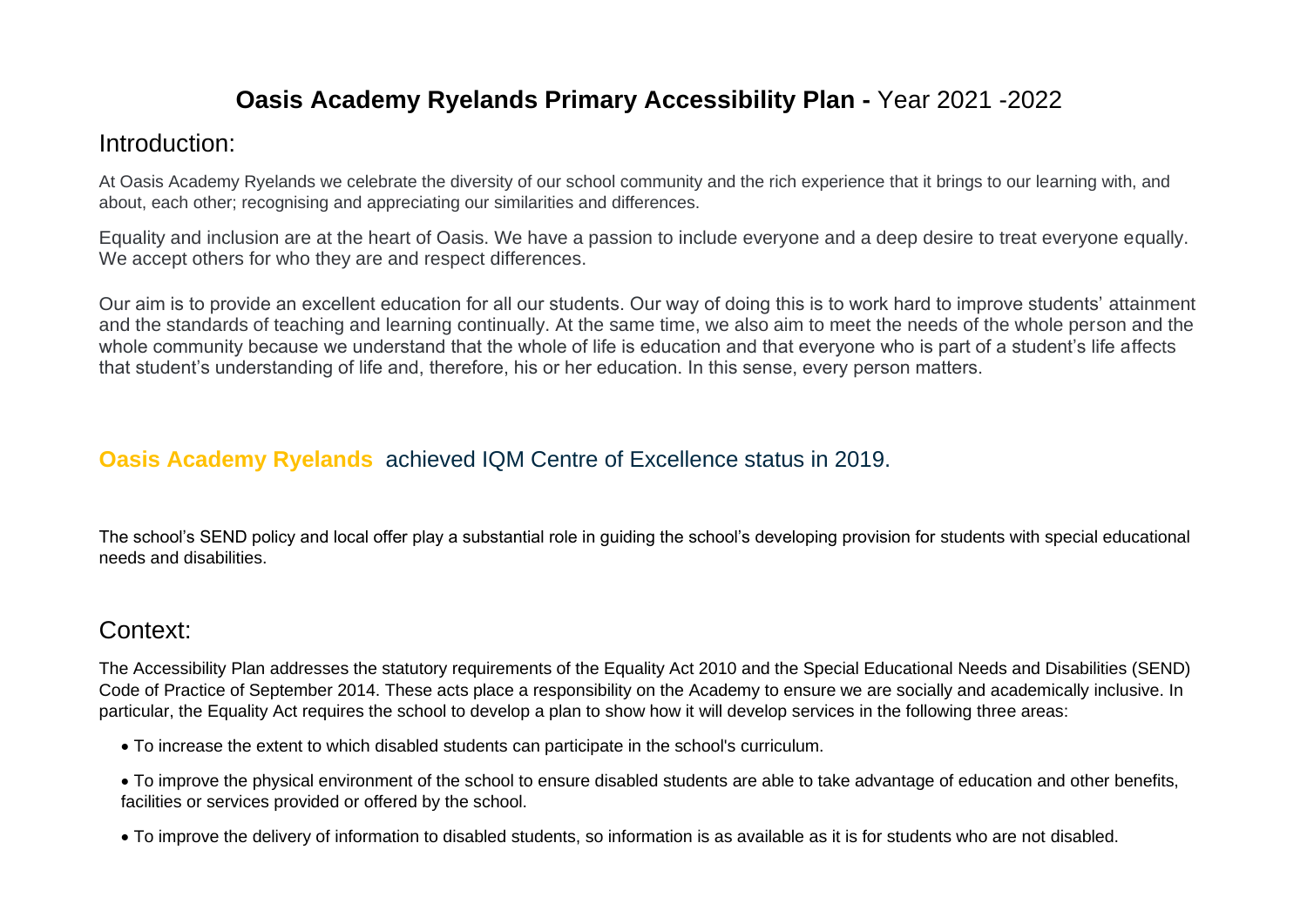## Objectives:

The objectives of this plan are:

- To ensure all disabled students are fully involved in school life and are making good progress.
- To identifying barriers to participation and find practical solutions to overcoming these.
- To work collaboratively with disabled students and their parents/carers to create appropriate provision, including robust EHCPs where appropriate.
- To increase the confidence, sensitivity and expertise of teachers and support staff when teaching or supporting a wide range of disabled students.
- To meet the requirements of the Equalities Act and the SEND Code of Practice in respect of disabled students

## Oasis Academy Ryelands Primary aims to:

- Provide a safe, secure, stimulating and supportive atmosphere where each child is valued
- Nurture children towards positive self-worth and self-confidence as learners
- Help each mature socially and emotionally to secure an inclusive learning environment
- Support individual pupils with
	- o special educational needs
	- o disabilities
- Provide training to all staff regarding the needs of disabled people

# Definitions:

Definition of Disability (Equality Act 2010): "A person has a disability if she or he has a physical or mental impairment that has a substantial and long-term adverse effect on his or her ability to perform normal day- to-day activities." The DDA definition of disability covers physical disabilities, sensory impairments and learning disabilities. Oasis Academy Ryelands Primary is committed to equal opportunities and inclusion.

Definition of Special Educational Needs (SEND Code of Practice September 2014) - A child or young person has special educational needs if he or she has a learning difficulty or disability which calls for special educational provision to be made for him or her.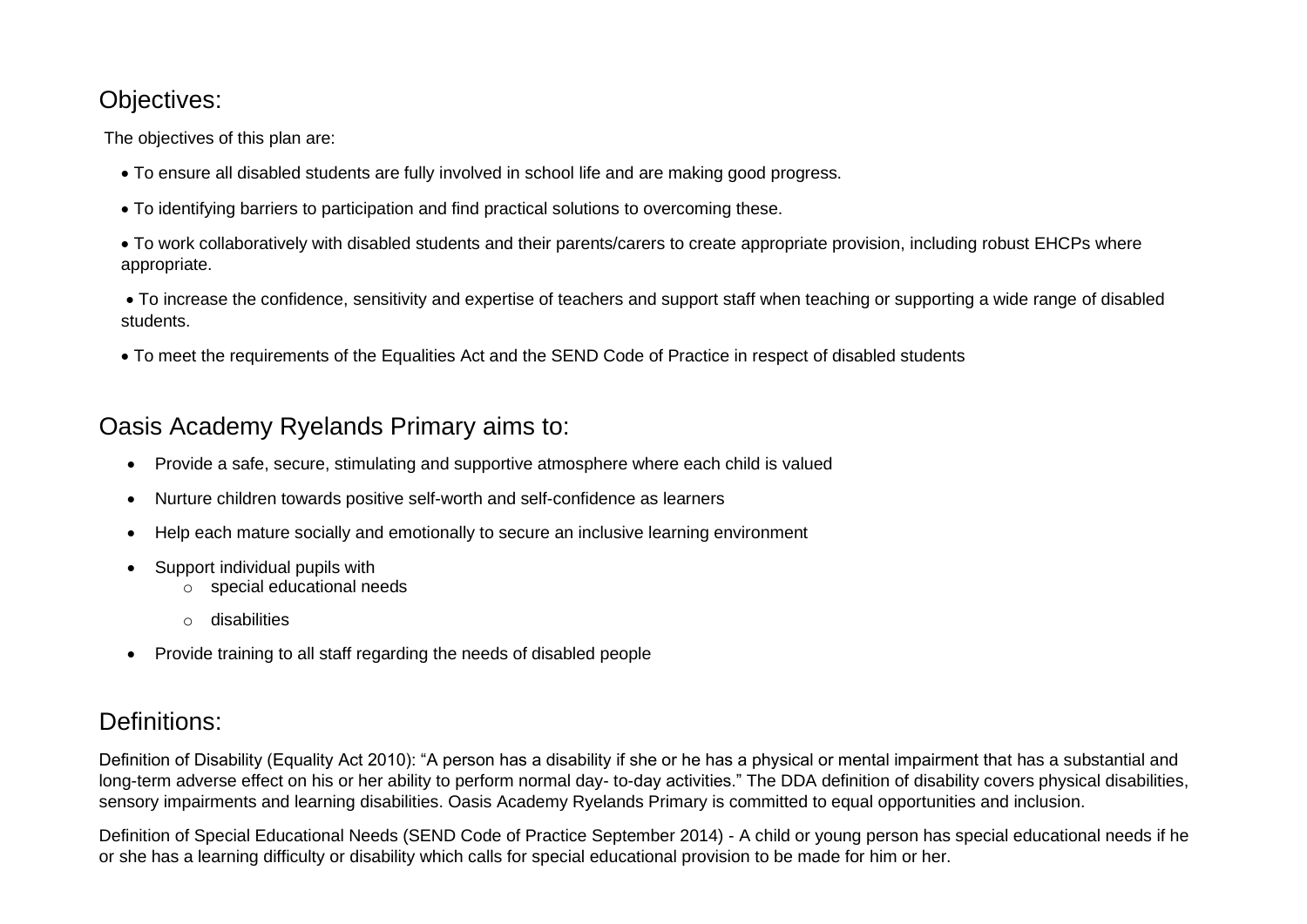A) child or young person has a learning difficulty or disability if he or she: a) has a significantly greater difficulty in learning than the majority of others of the same age, or

B) has a disability which prevents or hinders him or her from making use of facilities of the kind generally provided for others of the same age in mainstream schools. This will include students with medical needs.

The Accessibility Plan should be read in conjunction with the following policies, strategies and document.

We are working within a national framework for educational inclusion provided by:

The SEN Revised Code of Practice 2014

- The Disability Discrimination Act (amended for school 2001)
- Code of Practice for Schools (Disability Rights Commission)
- OFSTED
- Equality Statement
- Special Educational needs and Disabilities (SEND) policy
- Health and Safety Policy
- Behaviour for learning Policy
- Anti-Bullying Policy
- Academy Development Plan
- Student Equality and Inclusion Policy.
- Teaching and Learning Policy
- Curriculum Policy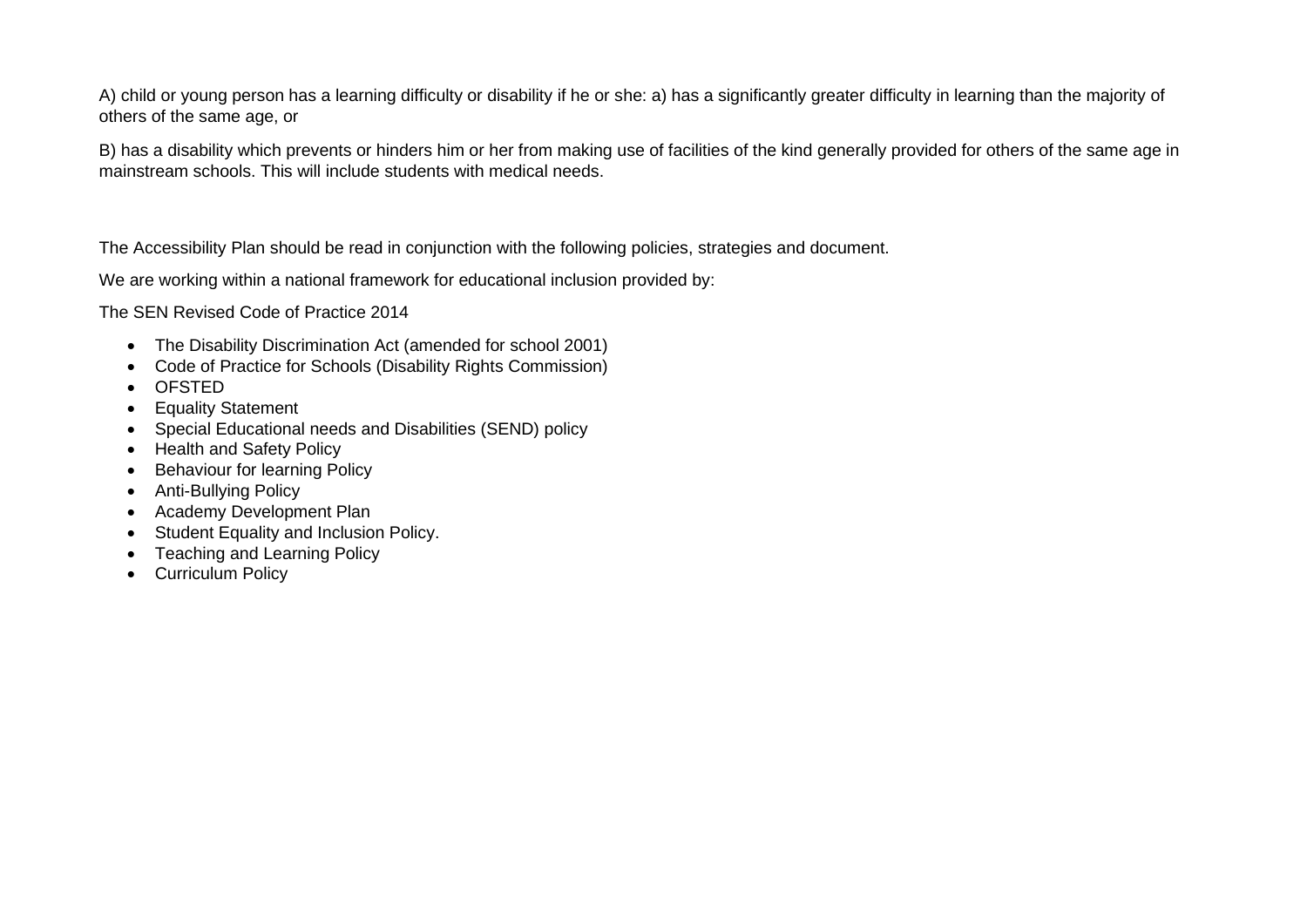| <b>School: Oasis Academy Ryelands</b>                                                                                                                                                                                                                                                                                                                                  |                                                                                                     |                                                                     |                                                            |                  |                                                                                                                                                          |  |  |
|------------------------------------------------------------------------------------------------------------------------------------------------------------------------------------------------------------------------------------------------------------------------------------------------------------------------------------------------------------------------|-----------------------------------------------------------------------------------------------------|---------------------------------------------------------------------|------------------------------------------------------------|------------------|----------------------------------------------------------------------------------------------------------------------------------------------------------|--|--|
| <b>Accessibility Plan Year 2021-2022</b>                                                                                                                                                                                                                                                                                                                               |                                                                                                     |                                                                     |                                                            |                  |                                                                                                                                                          |  |  |
| <b>Area for</b><br>improvement                                                                                                                                                                                                                                                                                                                                         | <b>Action to take</b>                                                                               | <b>Resources</b>                                                    | <b>Responsibility</b>                                      | <b>Timescale</b> | Monitoring                                                                                                                                               |  |  |
| Access to and participation within the curriculum:<br>To increase the extent to which disabled pupils can participate in the school curriculum<br>Our aim at Oasis Academy Ryelands is to reduce and eliminate barriers to access to the curriculum and to ensure full participation in the school<br>community for pupils, and prospective pupils, with a disability. |                                                                                                     |                                                                     |                                                            |                  |                                                                                                                                                          |  |  |
| To liaise with Nursery<br>providers earlier and<br>more frequently to<br>review potential intake<br>for September                                                                                                                                                                                                                                                      | To identify pupils who may need<br>additional to or different provision<br>for the September intake | Procedures<br>Equipment<br>Teacher/Inclusion Leader<br>Manager Time | Principal<br><b>EYFS Phase</b><br><b>Inclusion Manager</b> | Ongoing          | Transition for children from<br>Nursery provision into school<br>is smooth with adequate and<br>appropriate resources and<br>provision<br>Learning walks |  |  |
| To review all statutory<br>policies to ensure that<br>they reflect inclusive<br>practice and procedure                                                                                                                                                                                                                                                                 | To comply with the Equality Act<br>2010                                                             | Time                                                                | <b>Inclusion Manager</b><br>Principal                      | Ongoing          | All policies clearly reflect<br>inclusive practice and<br>procedure                                                                                      |  |  |
| $\mathop{\sf To}\nolimits$ establish close<br>liaison with parents                                                                                                                                                                                                                                                                                                     | To ensure collaboration and sharing Time<br>between school and families                             |                                                                     | <b>Inclusion Manager</b><br>All school staff               | Ongoing          | Clear collaborative working<br>approach                                                                                                                  |  |  |
| To establish close<br>liaison with outside<br>agencies for pupils with<br>on-going health needs.<br>e.g. Children with<br>severe asthma, severe<br>allergies, diabetes or<br>mobility issues.                                                                                                                                                                          | To ensure collaboration between all<br>key personnel.                                               | Time Resources                                                      | All staff involved<br>with the child                       | Ongoing          | Clear collaborative working<br>approach                                                                                                                  |  |  |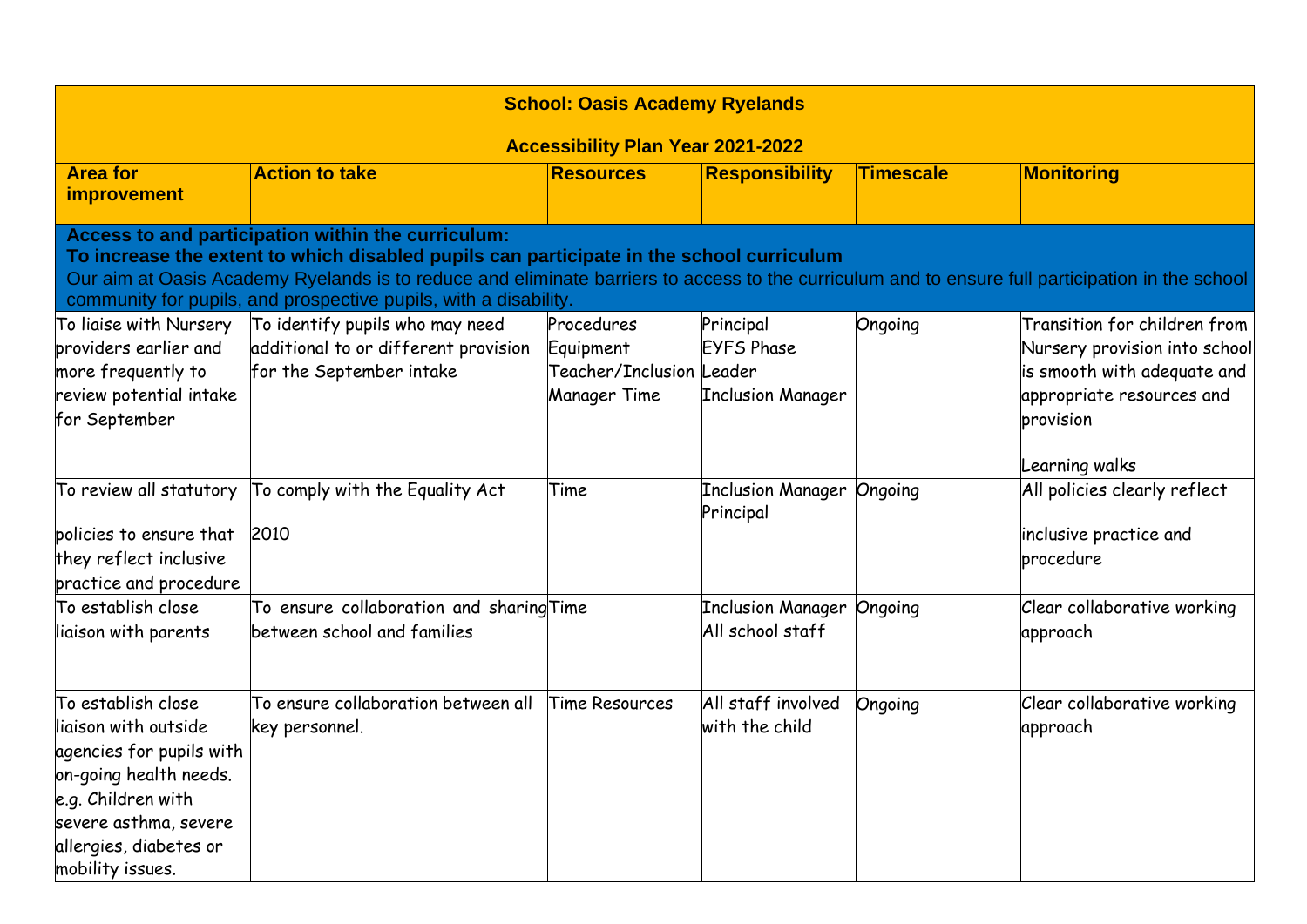| To ensure full access to<br>the curriculum for all<br>children                                                                     | CPD for staff involving outside<br>agencies where necessary<br>Providing a differentiated<br>curriculum as necessary with<br>appropriate resources<br>Trained support staff support<br>Multimedia activities<br>Use of interactive ICT equipment<br>Specific equipment sourced from<br>specialist teaching<br>services.                                                                      | Time Equipment<br>Specialised<br>equipment<br>Furniture | All staff                | Ongoing | Advice taken from<br>specialist teaching<br>services and strategies<br>evident in classroom<br>practice                                                                                                                        |
|------------------------------------------------------------------------------------------------------------------------------------|----------------------------------------------------------------------------------------------------------------------------------------------------------------------------------------------------------------------------------------------------------------------------------------------------------------------------------------------------------------------------------------------|---------------------------------------------------------|--------------------------|---------|--------------------------------------------------------------------------------------------------------------------------------------------------------------------------------------------------------------------------------|
| To finely review<br>attainment of all SEND<br>pupils                                                                               | SENCo and class teacher meetings<br><b>SEND Learning Success Booklets</b><br>written by class teachers with<br>parents and children involved in the<br>process.<br>Pupil progress meetings<br>Regular liaison with parents                                                                                                                                                                   | Time<br>Send Support Plans                              | All staff                | Termly  | Progress made/achieved<br><b>SEND Learning Success</b><br>Booklets targets                                                                                                                                                     |
| To promote the<br>involvement of disabled<br>students in classroom<br>discussions/activities<br>of leaning styles when<br>teaching | Within the Curriculum, the school<br>aims to provide full access to all<br>aspects of the curriculum by<br>providing where appropriate:<br>Wheelchair access<br>To take account of variety Support for visually impaired<br>children<br>Appropriate keyboard and mouse<br>Staff training<br>Individualised resources to aid<br>children in order to motivate<br>and aid the learning process |                                                         | Whole school<br>approach | Ongoing | Varity of learning styles<br>and multi-sensory<br>activities evident in<br>planning and the<br>classrooms.<br>Ensuring that the needs<br>of all disabled pupils,<br>parents and staff are<br>represented within the<br>school. |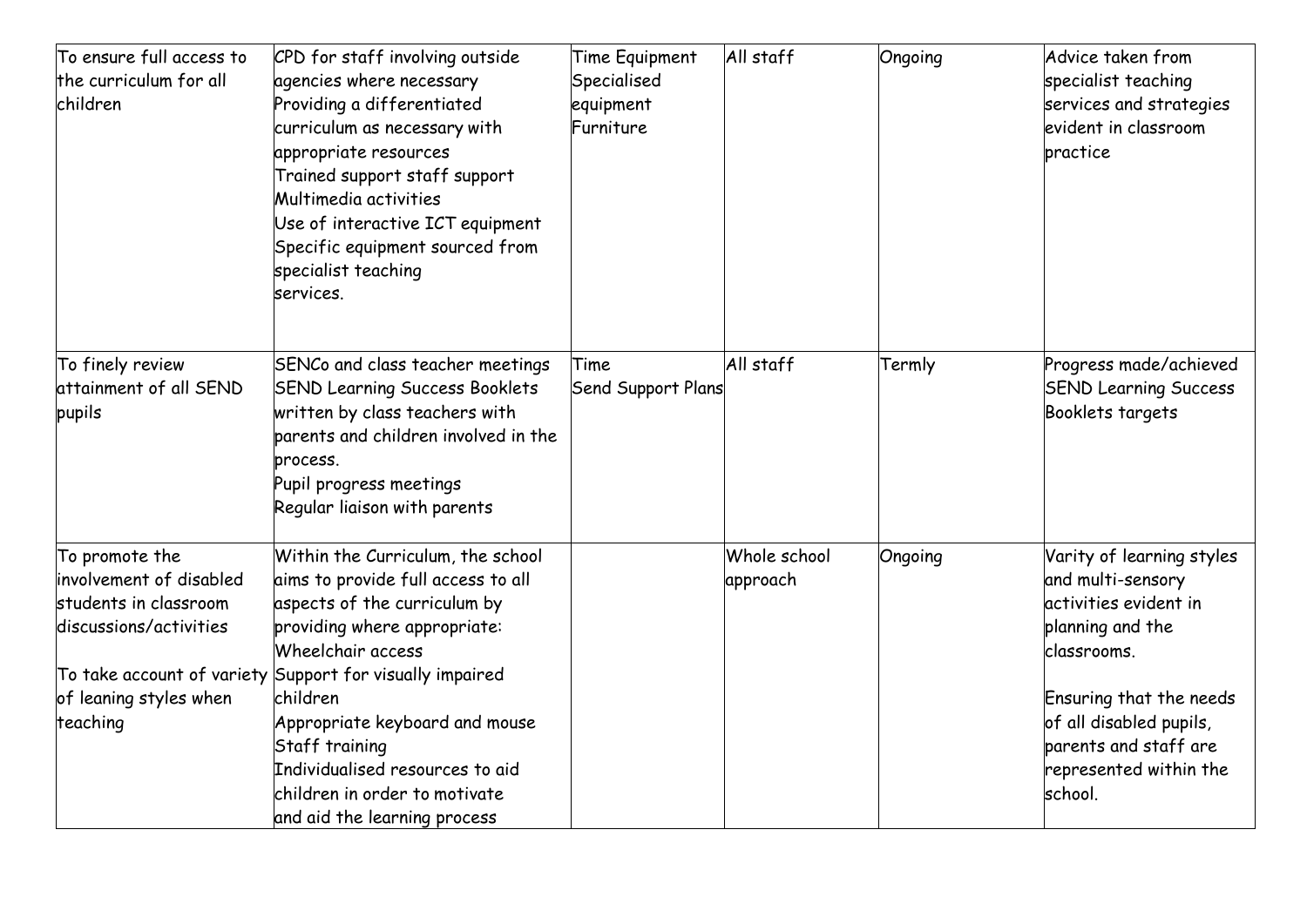| To deliver findings to the Hub Council Meetings<br>Hub Council     |                                                                                                                                                                                                                                                                                                                     | Time                               | Principal                                                         | Annually | fully<br>Hub<br>Council<br>linformed<br><b>SEN</b><br>about<br>provision and progress |
|--------------------------------------------------------------------|---------------------------------------------------------------------------------------------------------------------------------------------------------------------------------------------------------------------------------------------------------------------------------------------------------------------|------------------------------------|-------------------------------------------------------------------|----------|---------------------------------------------------------------------------------------|
| <b>Access to the physical environment</b>                          |                                                                                                                                                                                                                                                                                                                     |                                    |                                                                   |          |                                                                                       |
| and associated services.                                           | To improve the physical environment of the school to increase the extent to which disabled pupils can take advantage of education                                                                                                                                                                                   |                                    |                                                                   |          |                                                                                       |
| To continue improving the<br>physical environment of<br>the school | Taking into account of the needs of Time<br>the pupils, staff and visitors with<br>physical difficulties when planning<br>and undertaking future<br>improvements and refurbishments of<br>the site and premises, such as<br>improved access, lighting and more<br>accessible facilities and fittings.               |                                    | Leadership team<br>Health & Safety<br>Champion<br>Premise Officer | Ongoing  | Enabling needs to be met<br>where possible                                            |
| environment for all<br>children                                    | Ensure visually stimulating Colourful, lively displays in<br>classrooms and inviting areas.                                                                                                                                                                                                                         | <b>Time Resources</b><br>Furniture | All staff                                                         | Ongoing  | Lively and inviting<br>environment maintained                                         |
| Ensuring all with a<br>disability are able to be<br>involved       | Make sure all disabled children have Questionnaire<br>plans in their SEND Learning<br>Success Booklets plans on how to<br>access all areas of the school.<br>Carry out a confidential<br>questionnaire acquiring information<br>on children, parents/carers access<br>needs to ensure they are met in all<br>events | Time                               | All staff Children<br>Parents/carers                              | Termly   | Enabling needs to be met<br>where possible                                            |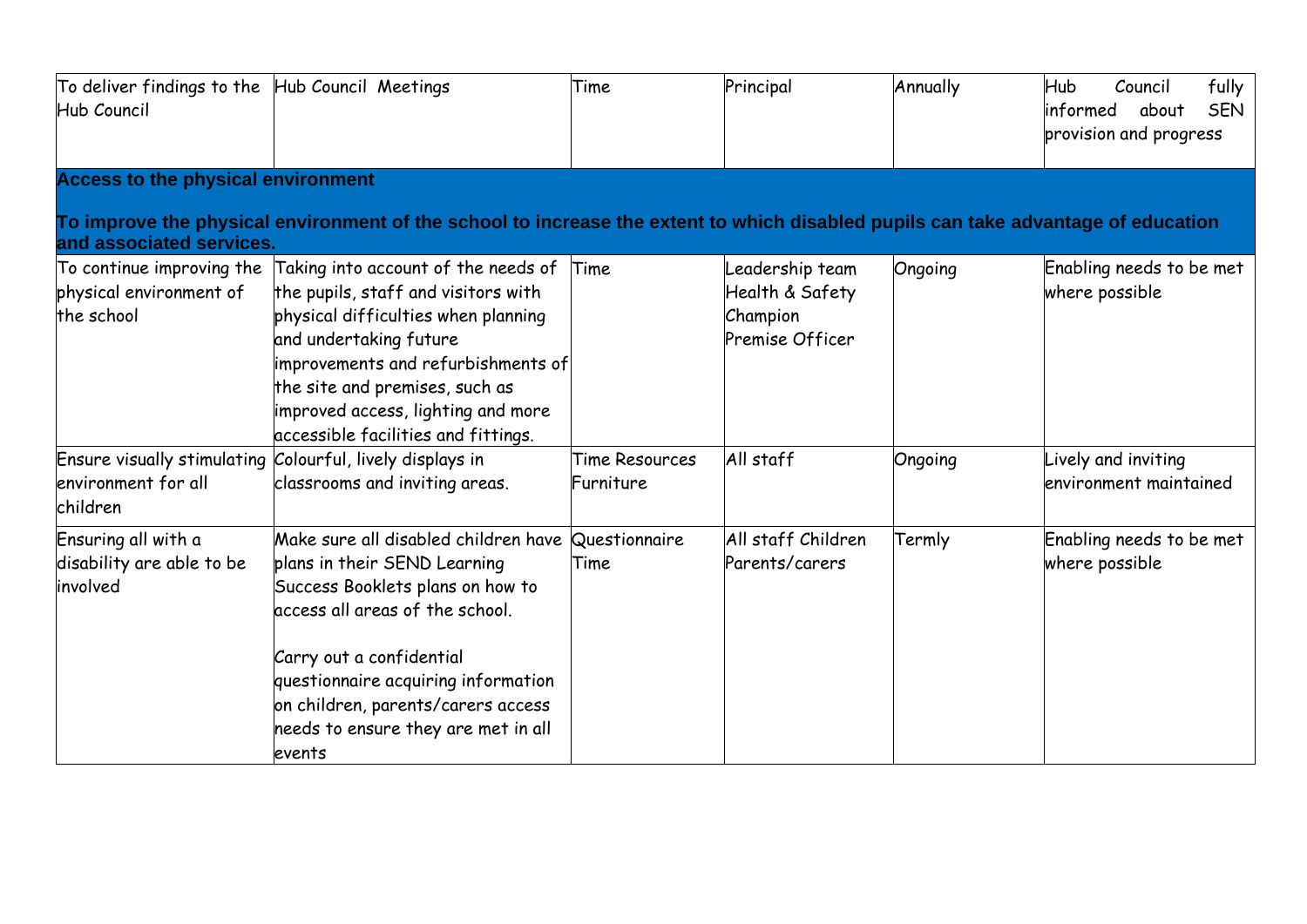|                                                      | To ensure that the medical To conduct parent interviews To                  | Questionnaires        | Principal                | Ongoing | All advice acted upon.      |
|------------------------------------------------------|-----------------------------------------------------------------------------|-----------------------|--------------------------|---------|-----------------------------|
|                                                      | $\,$ heeds of all pupils are met $\,$ liaise with external agencies To $\,$ | Time                  | <b>Inclusion Manager</b> |         | All pupils' needs are met   |
| fully within the capability lidentify training needs |                                                                             |                       | <b>Head First Aider</b>  |         | and they are able to        |
| of                                                   |                                                                             |                       |                          |         | access the curriculum.      |
| the school                                           |                                                                             |                       |                          |         |                             |
|                                                      | To ensure driveway, roads, Communication with parents through Time          |                       | eadership team.          | Ongoing | No accidents                |
| paths around the school                              | letters/newsletters/website/1:1                                             |                       |                          |         |                             |
| are as safe as possible                              | school staff                                                                |                       |                          |         |                             |
| <b>Access of information</b>                         |                                                                             |                       |                          |         |                             |
|                                                      | To improve the delivery of information for disabled pupils and parents.     |                       |                          |         |                             |
|                                                      | To ensure all children with Regular parental communication                  | <b>Time Resources</b> | All staff                | ongoing | All children being able to  |
| ASD/SLCN have access to                              |                                                                             | and strategies put    |                          |         | access the curriculum       |
| the curriculum                                       | Individualised teaching strategies into place                               |                       |                          |         |                             |
|                                                      | used for all children who require it Classroom                              |                       |                          |         |                             |
|                                                      | (ASD, ADHD, SLCN)                                                           | environment           |                          |         |                             |
| To review children's                                 | Information collected about new                                             | <b>Training Time</b>  | Principal                | Ongoing | All school staff aware of   |
| records ensuring schools                             | children.                                                                   | <b>Resources</b>      | All staff Office         |         | disabilities of children in |
| awareness of any                                     | Records passed up to each class                                             |                       | staff                    |         | their classes               |
| disabilities                                         | teacher                                                                     |                       |                          |         |                             |
|                                                      | End of year class teacher meetings                                          |                       |                          |         |                             |
|                                                      | <b>Annual reviews</b>                                                       |                       |                          |         |                             |
|                                                      | <b>SEND Learning Success Booklets</b>                                       |                       |                          |         |                             |
|                                                      | meetings                                                                    |                       |                          |         |                             |
|                                                      | Medical forms updated annually for                                          |                       |                          |         |                             |
|                                                      | all children                                                                |                       |                          |         |                             |
|                                                      | Personal Health Plans Significant                                           |                       |                          |         |                             |
|                                                      | Health Problems -                                                           |                       |                          |         |                             |
|                                                      | children's photos displayed in the                                          |                       |                          |         |                             |
|                                                      | medical room                                                                |                       |                          |         |                             |